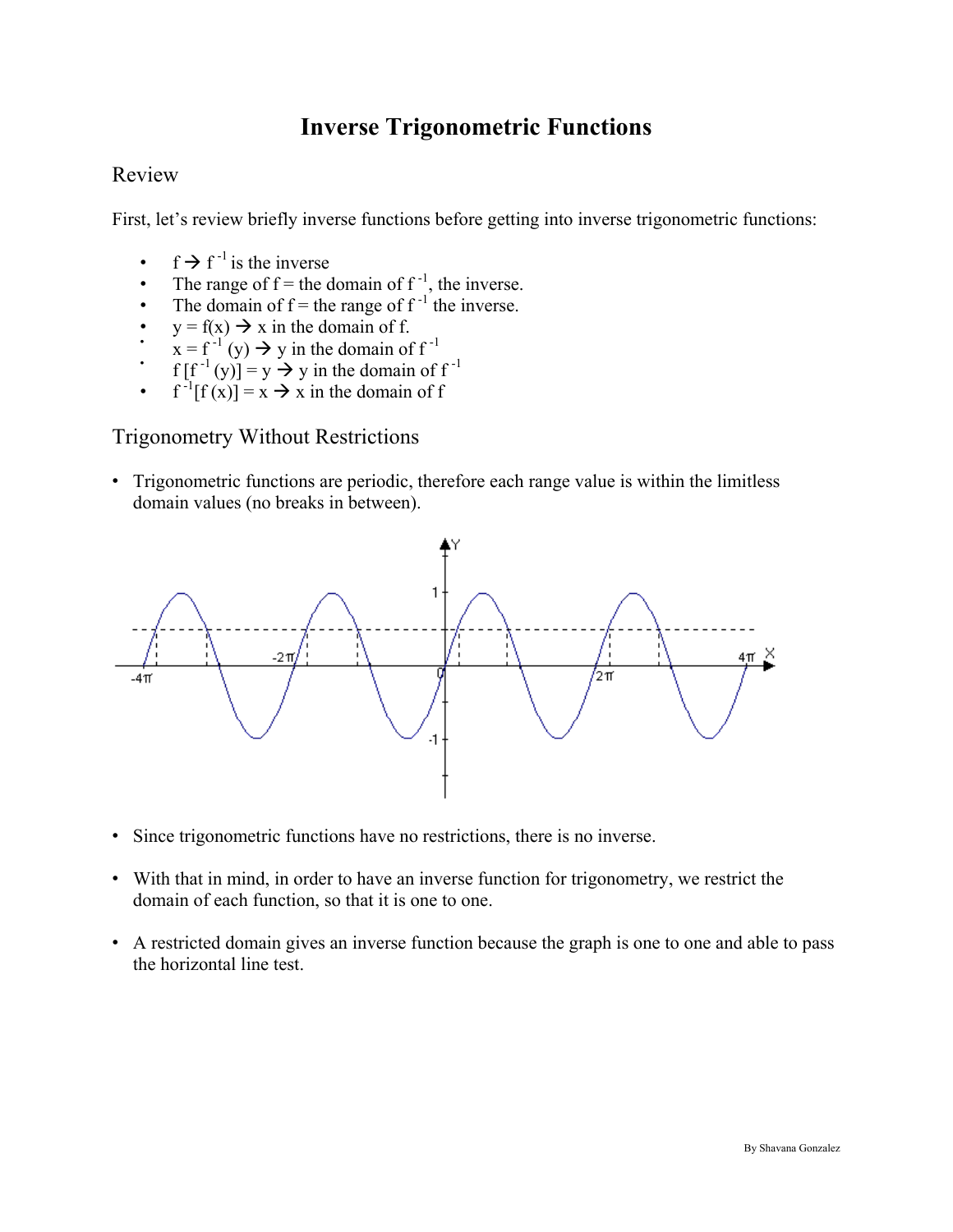## Trigonometry With Restrictions

- How to restrict a domain:
	- Restrict the domain of the sine function,  $y = \sin x$ , so that it is one to one, and not infinite by setting an interval  $[-\pi/2, \pi/2]$



- The restricted sine function passes the horizontal line test, therefore it is one to one
- Each range value (-1 to 1) is within the limited domain (- $\pi/2$ ,  $\pi/2$ ).
- The restricted sine function benefits the analysis of the inverse sine function.

#### Inverse Sine Function

- sin<sup>-1</sup> or arcsin is the inverse of the restricted sine function,  $y = \sin x$ ,  $[-\pi/2, \pi/2]$
- The equations  $\rightarrow y = \sin^{-1} x$  or  $y = \arcsin x$

which also means, sin y = x, where  $-\pi/2 \le y \le \pi/2$ ,  $-1 \le x \le 1$  (remember f range is f<sup>-1</sup> domain and vice versa).

#### Restricted Sine vs. Inverse Sine

- As we established before, to have an inverse trigonometric function, first we need a restricted function.
- Once we have the restricted function, we take the points of the graph (range, domain, and origin), then switch the y's with the x's.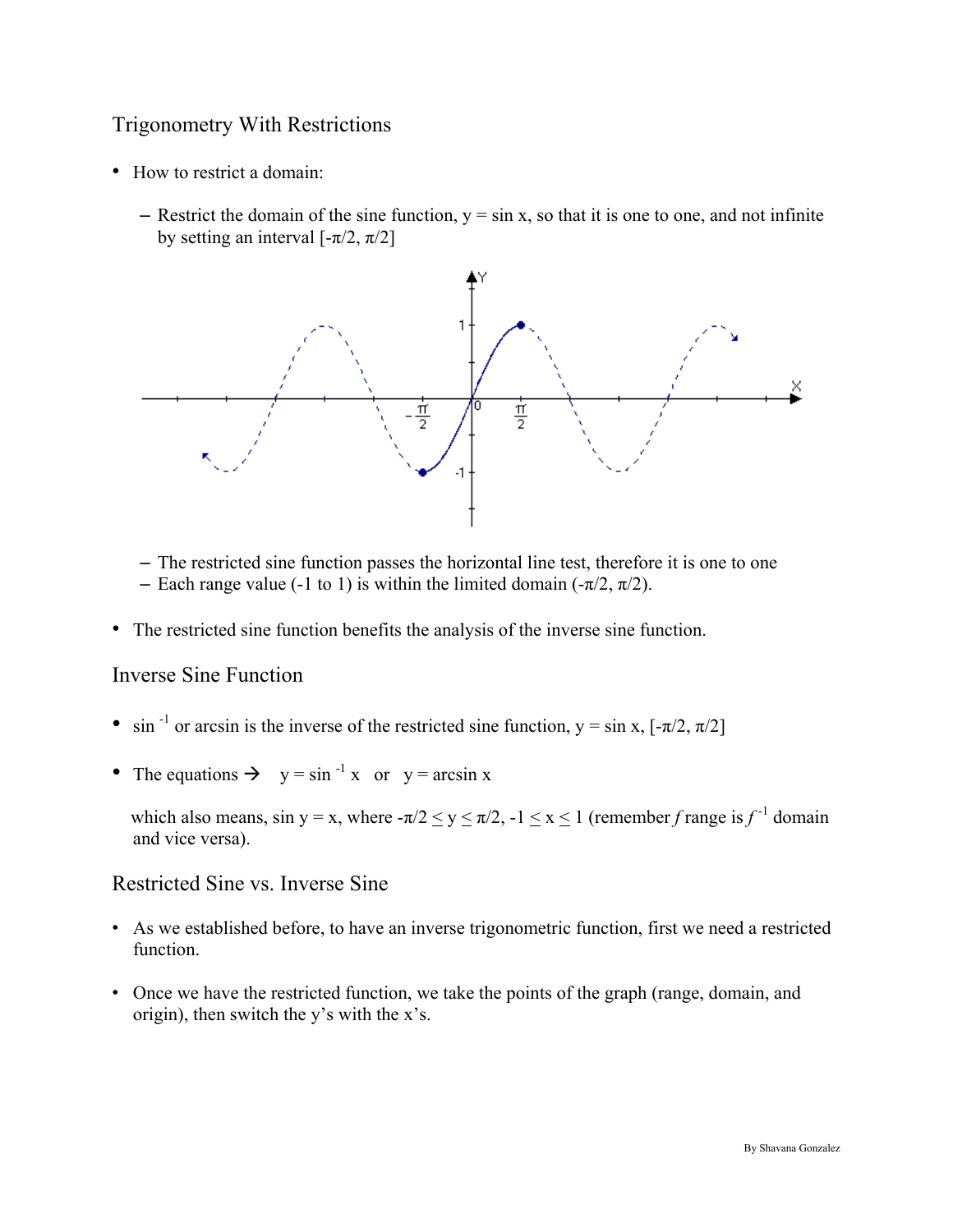Restricted Sine vs. Inverse Sine Continued …

- For example:
	- These are the coordinates for the restricted sine function.  $(-\pi/2, -1), (0, 0), (\pi/2, 1)$



– Reverse the order by switching x with y to achieve an inverse sine function.  $(-1, -\pi/2), (0, 0), (1, \pi/2)$ 

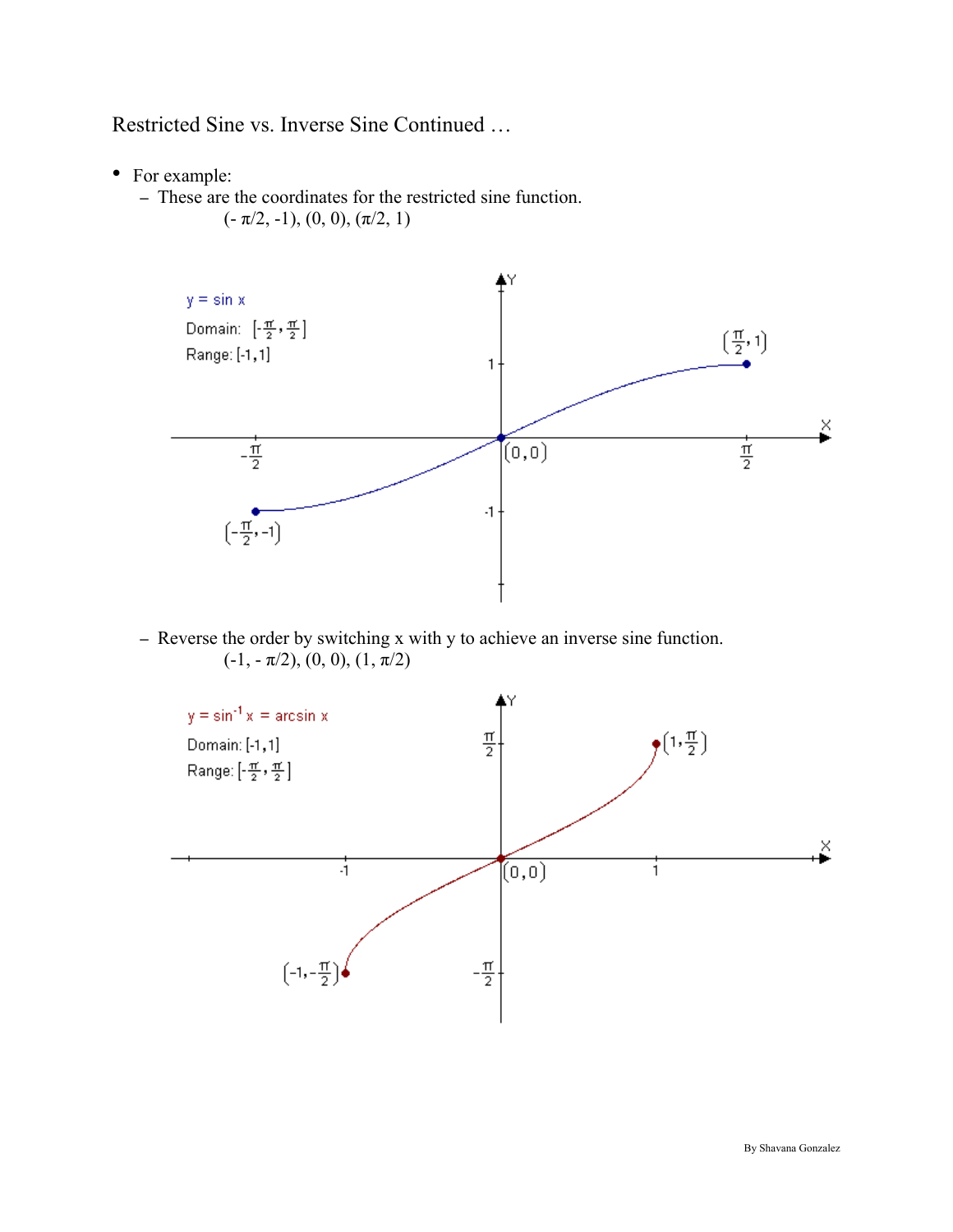## Sine-Inverse Sine Identities

- $\sin (\sin^{-1} x) = x$ , where  $-1 < x < 1$ 
	- Example: sin (sin<sup>-1</sup> 0.5) = 0.5  $\sin (\sin^{-1} 1.5) \neq 1.5$ (not within the interval or domain of the inverse sine function)
- $\sin^{-1}(\sin x) = x$ , where  $-\pi/2 < x < \pi/2$

| - Example: | $\sin^{-1}[\sin(-1.5)] = -1.5$                                      |
|------------|---------------------------------------------------------------------|
|            | $\sin^{-1}[\sin(-2)] \neq -2$                                       |
|            | (not within the interval or domain of the restricted sine function) |

#### Without Calculator

- To attain the value of an inverse trigonometric function without using the calculator requires the knowledge of the Circular Points Coordinates, found in Chapter 5, the Wrapping Function section.
- Here is quadrant I of the Unit Circle



- The Unit Circle figure shows the coordinates of Key Circular Points.
- These coordinates assist with the finding of the exact value of an inverse trigonometric function.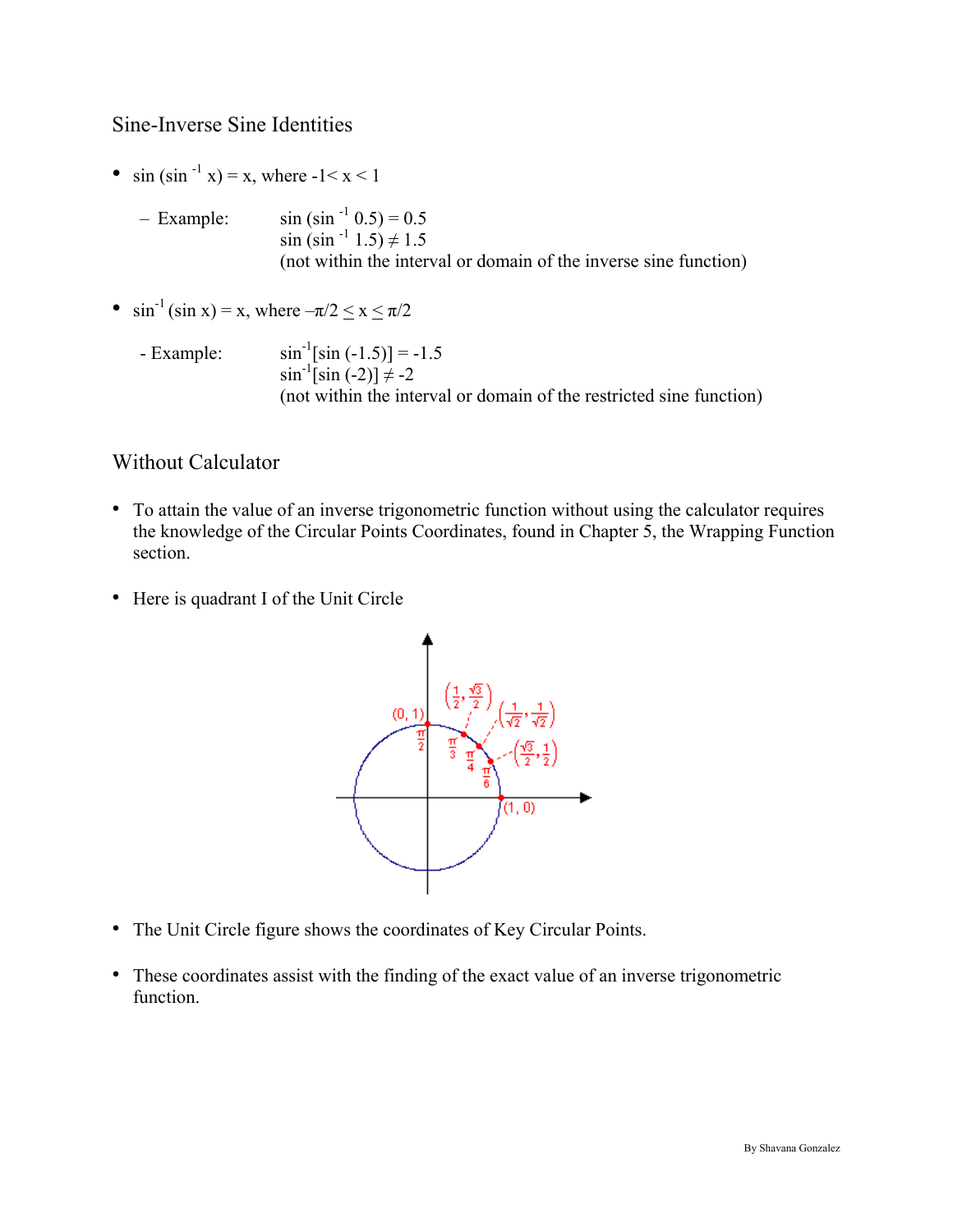#### Without Calculator

## **Example 1:** Find the value for  $\rightarrow$  sin<sup>-1</sup> (-1/2)

Answer:

• sin<sup>-1</sup> (-1/2), is the same as sin y= -1/2, where  $-\pi/2 < y < \pi/2$ 



- Since the figure displays a mirror image of  $\pi/6$  on the IV quadrant, the answer is:  $y = -\pi/6 = \sin^{-1}(-1/2)$
- Although sin (11 $\pi/6$ ) = -1/2, y must be within the interval [- $\pi/2$ ,  $\pi/2$ ].
- Consequently,  $y = -\pi/6$ , which is between the interval, meets the conditions for the inverse sine function.

#### With Calculator

- There are different types of brands on calculators, so read the instructions in the user's manual.
- Make sure to set the calculator on radian mode.
- If the calculator displays an error, then the values or digits used are not within the domain of the trigonometry function
	- For example:

If you punch in  $sin^{-1}(1.548)$  on your calculator, the device will state that there is an error because 1.548 is not within the domain of  $\sin^{-1}$ .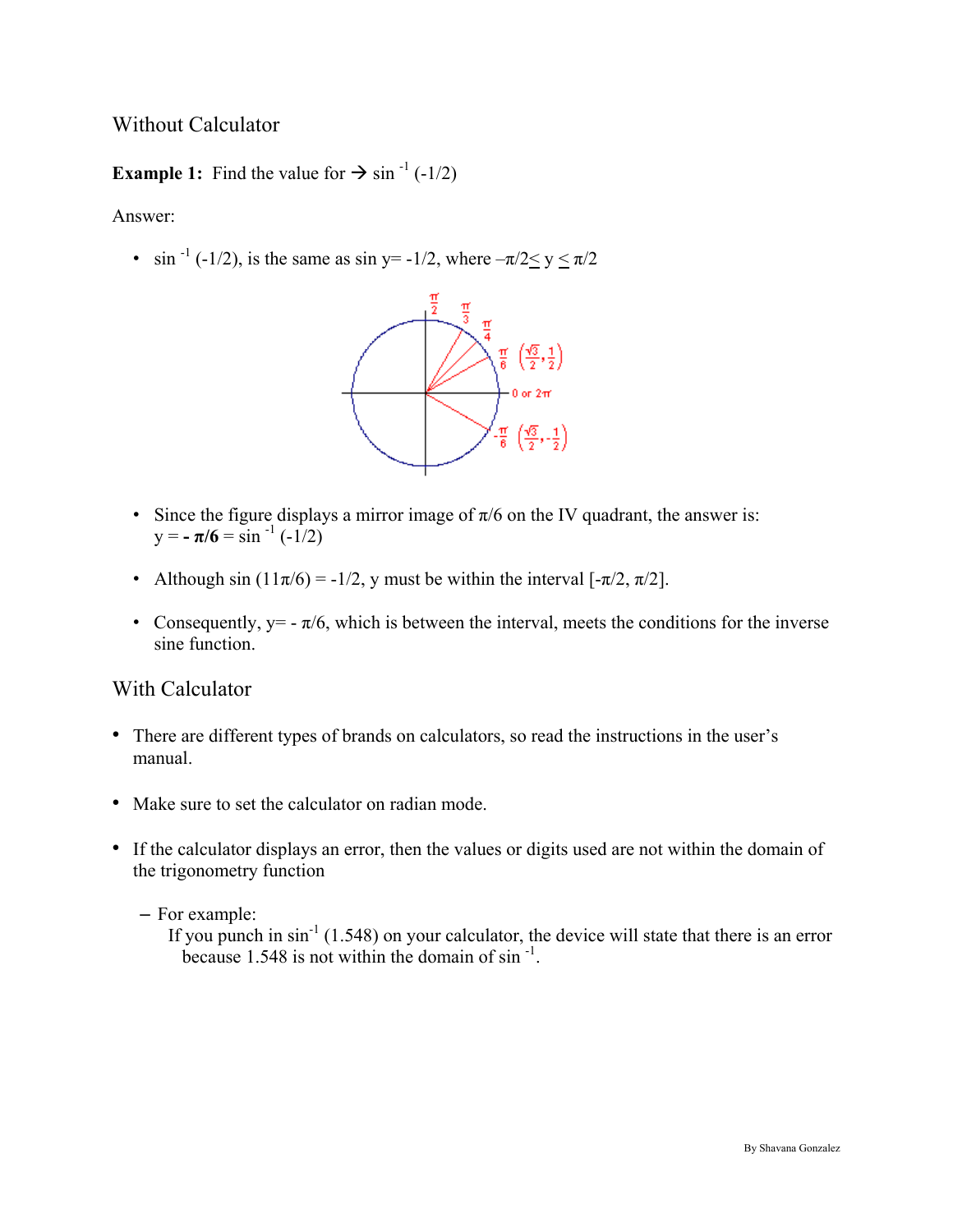## Restrict Cosine Function

- The restriction of a cosine function is similar to the restriction of a sine function.
- The intervals are  $[0, \pi]$  because within this interval the graph passes the horizontal line test.
- Each range goes through once as *x* moves from 0 to π.



### Inverse Cosine Function

- Once we have the restricted function, we are able to proceed with defining the inverse cosine function,  $\cos^{-1}$  or arccos.
- The inverse of the restricted cosine function  $y = \cos x$ ,  $0 \le x \le \pi$ , is  $y = \cos^{-1} x$  and  $y = \arccos x$ .
- Which also means,  $\cos y = x$ , where  $0 \le y \le \pi$ ,  $-1 < x < 1$  (Remember, the domain of *f* is the range of  $f^{-1}$ , and vice versa).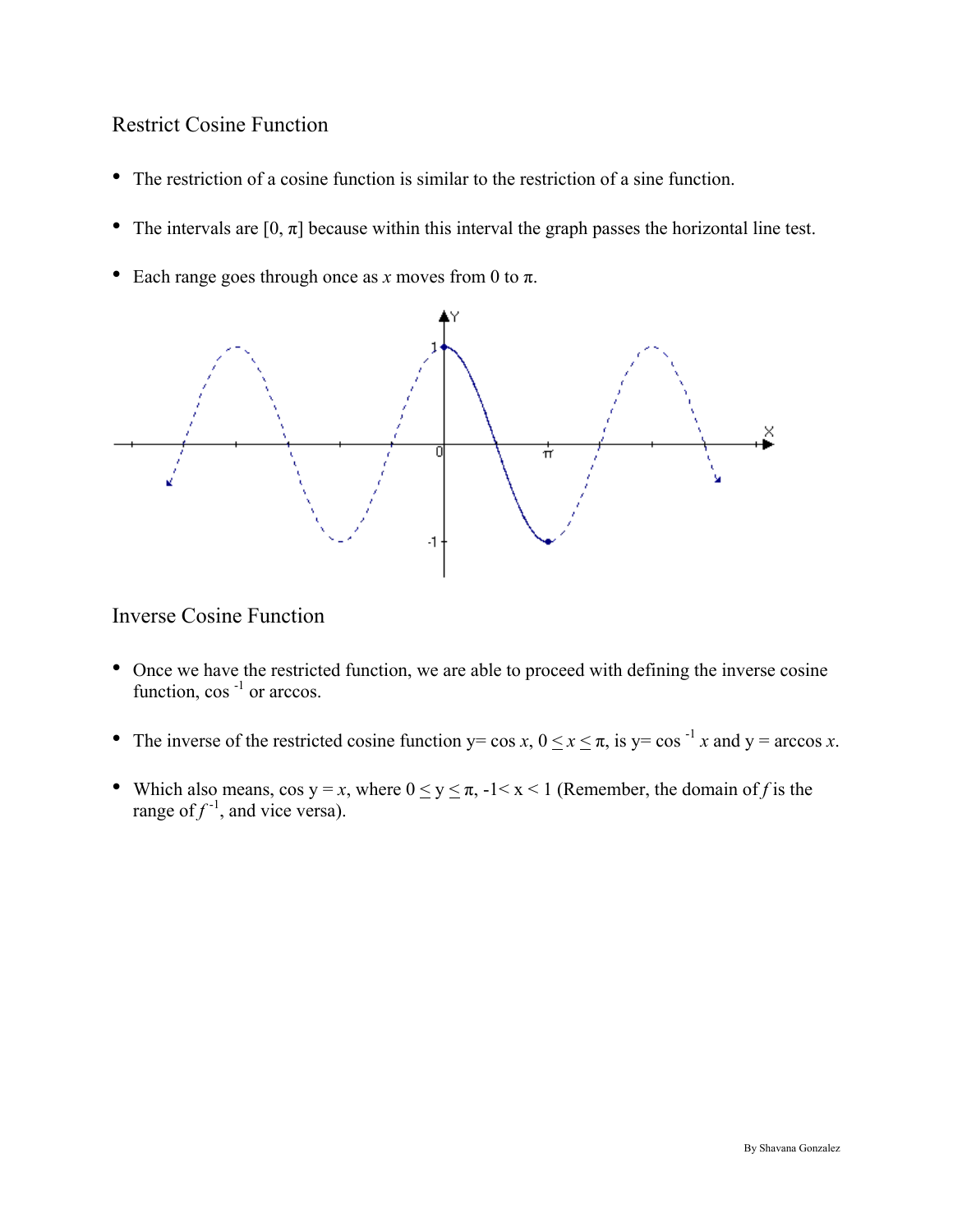Restricted Cosine vs. Inverse Cosine

• The restricted cosine function has the domain, range, and x-intercept coordinates: (0,1)  $(π/2, 0) (π, -1)$ 



• The inverse cosine function switched the coordinates of the restricted function, x is now y, and y is now x:  $(1, 0)$   $(0, \pi/2)$   $(-1, \pi)$ 

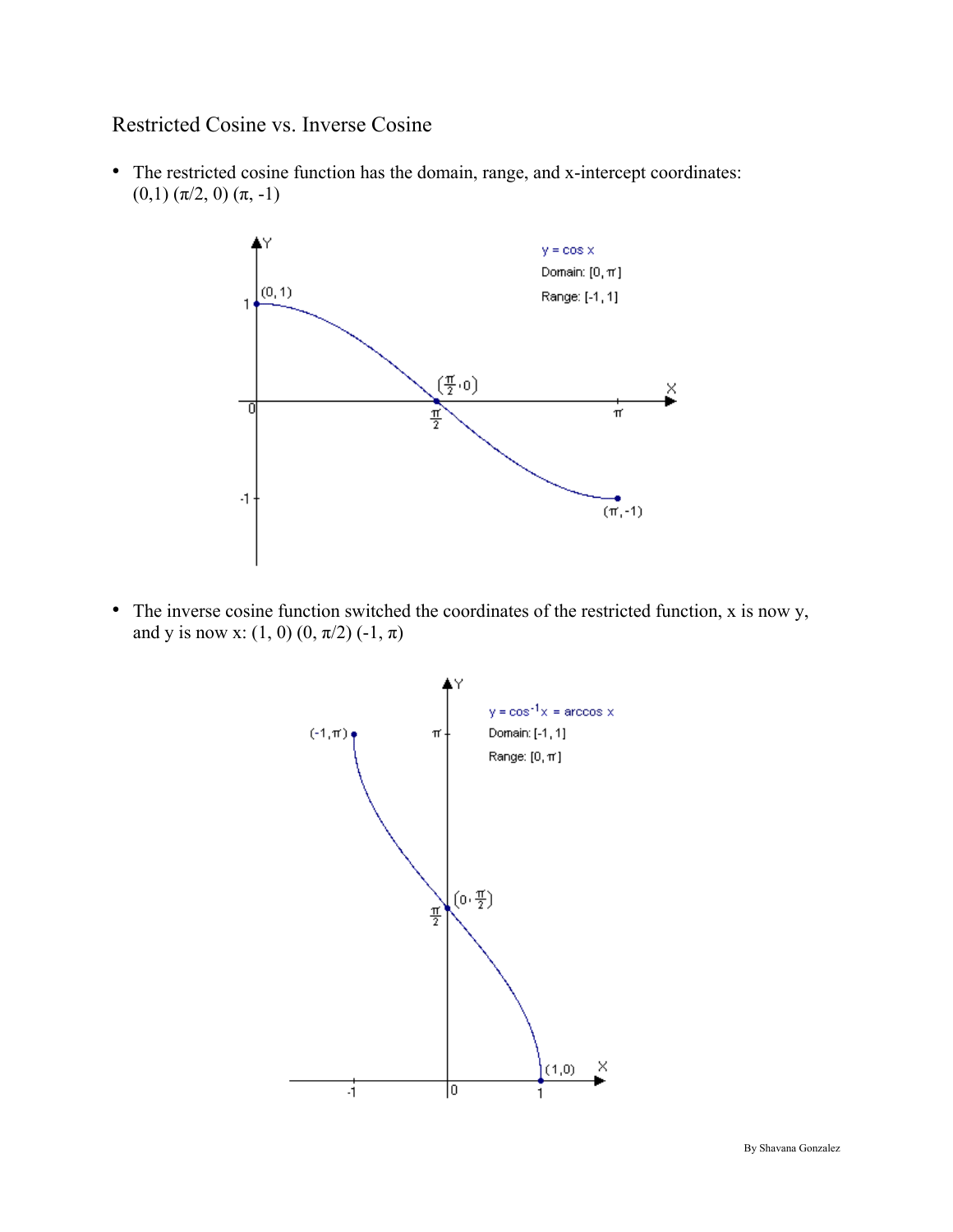#### Cosine-Inverse Cosine Identities

• 
$$
\cos(\cos^{-1} x) = x
$$
, where  $-1 \le x \le 1$ 

- Example:  $\cos (\cos^{-1} 0.5) = 0.5$  $\cos (\cos^{-1} 1.5) \neq 1.5$ (not within the interval or domain of the inverse cosine function)
- $\cos^{-1}(\cos x) = x$ , where  $0 \le x \le \pi$

| - Example: | $\cos^{-1}[\cos(0.5)] = 0.5$                                          |
|------------|-----------------------------------------------------------------------|
|            | $\cos^{-1}[\cos(-2)] \neq -2$                                         |
|            | (not within the interval or domain of the restricted cosine function) |

Cosine Inverse Solving Without Calculator:

**Example 2:**  $\cos(\cos^{-1} 0.6)$ 

#### **Answer:**

Since  $-1 \le 0.6 \le 1$ , then cos (cos<sup>-1</sup> 0.6) = **0.6** because the form is following the cosine-inverse cosine identities.

**Example 3:**  $\arccos(-1/\sqrt{2})$ 

#### **Answer:**

• arccos (-1/ $\sqrt{2}$ ), is the same as cos y= -1/ $\sqrt{2}$ , where  $0 < y < \pi$ .



- Due to the fact, that the figure displays a mirror image of  $\pi/4$  on the II quadrant, (3 $\pi$ /4), the **answer** is **y** =  $3\pi$ /4 = arccos (-1/ $\sqrt{2}$ ).
- Even though cos  $(-3\pi/4) = -1/\sqrt{2}$ ,  $y \neq -3\pi/4$ . The y must be within the interval  $[0, \pi]$ .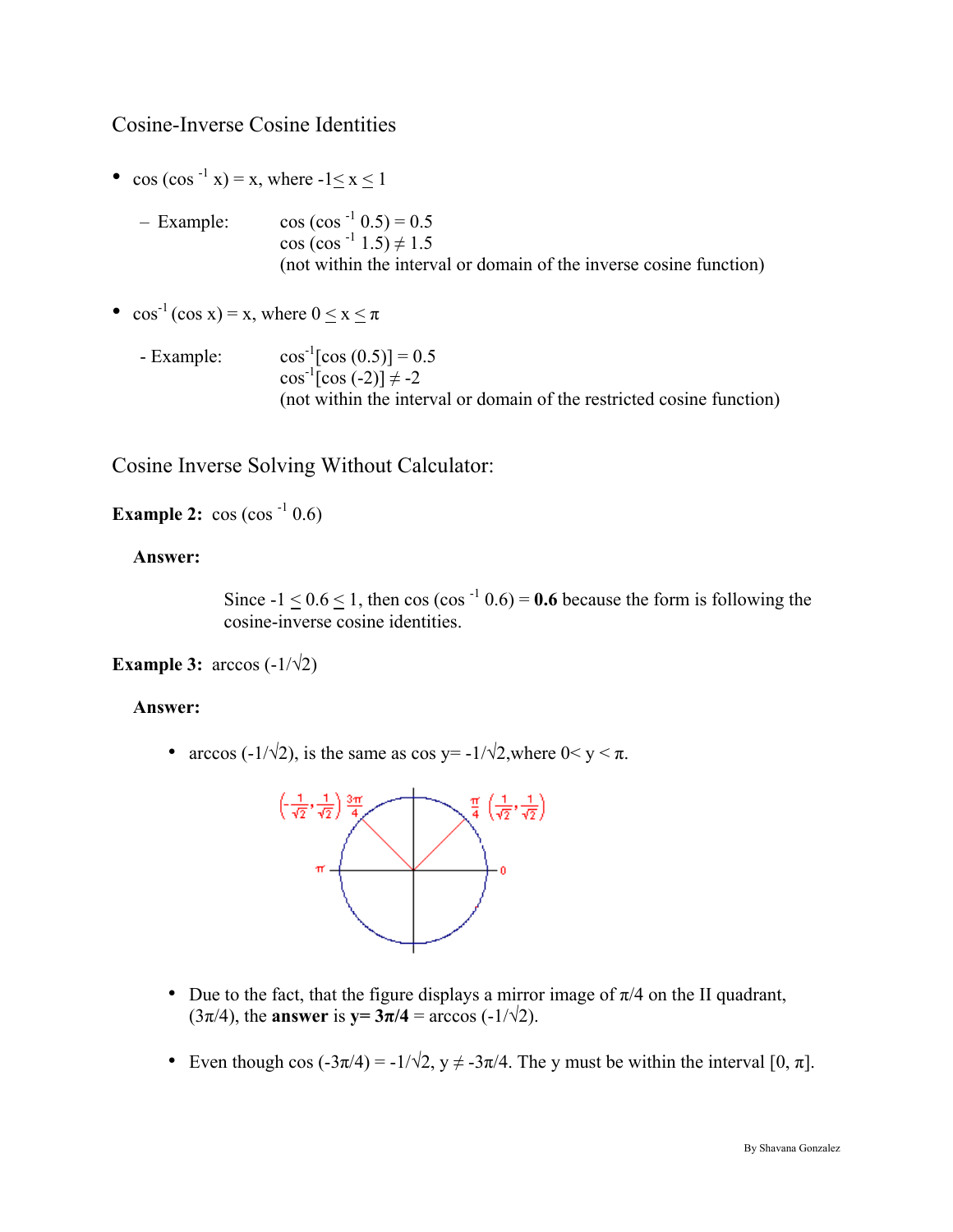#### Solving Cosine Inverse With Calculator

- There are different types of brands on calculators, so read the instructions in the user's manual.
- Make sure to set the calculator on radian mode.
- If the calculator displays an error, then the values or digits used are not within the domain of the trigonometry function
	- For example:

If you punch in  $cos^{-1}(1.238)$  on your calculator, the device will state that there is an error because 1.238 is not within the domain of cos -1.

### Restriction of Tangent Function

• To become a one-to-one function, we choose the interval  $(-\pi/2, -\pi/2)$ , thus a restricted function is formed.



- The restricted tangent function passes the horizontal line test.
- Each range value (y) is given exactly once as x proceeds across the restricted domain.
- Now, that we have the function restricted we will use it to formulize the inverse tangent function.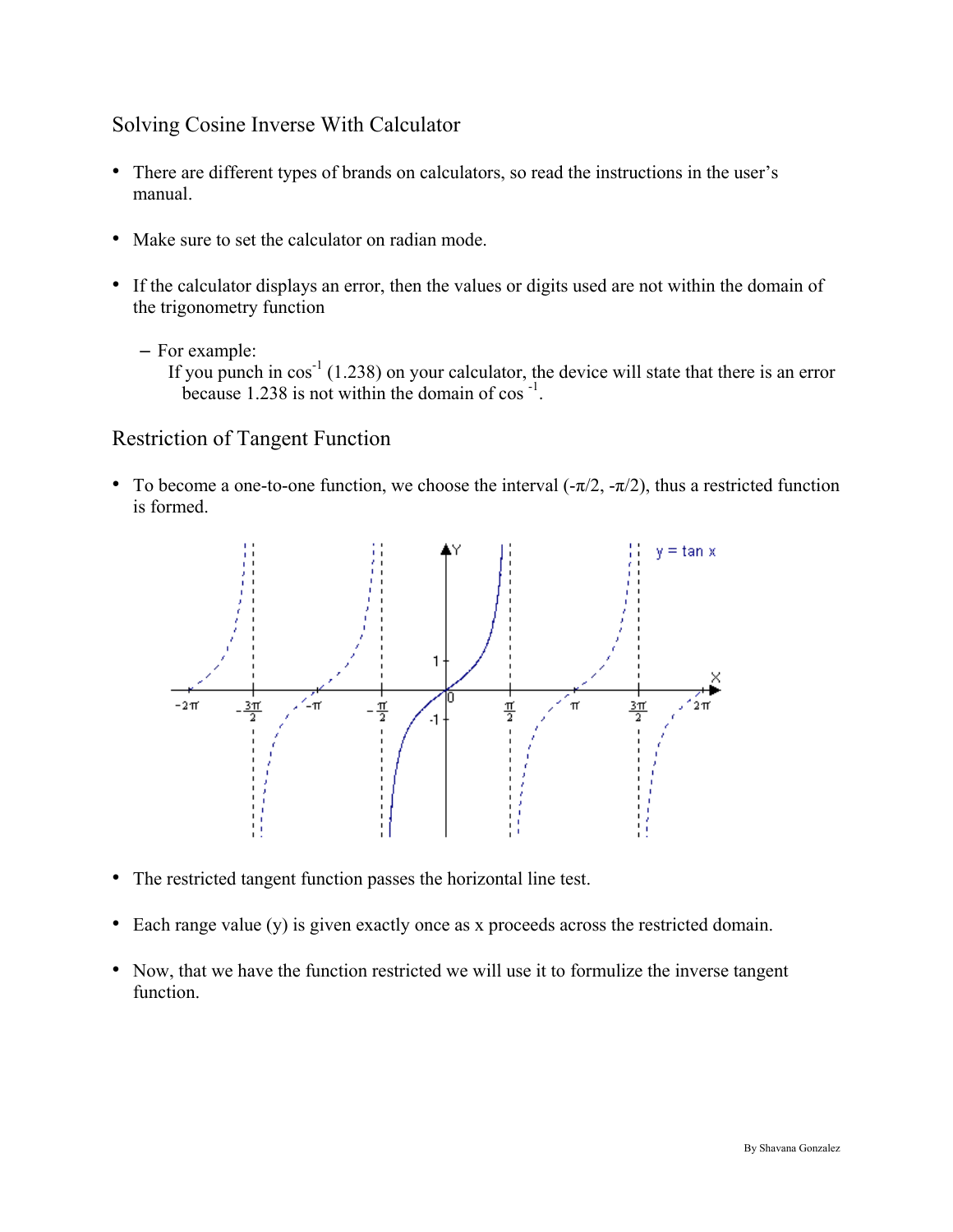#### Inverse Tangent Function

- Signified by tan -1 or arctan  $\rightarrow$  y= tan -1 or y= arctan x
- The definition, undifferentiated to sine and cosine, is the inverse of the restricted tan function (y= tan x), in the interval  $-\pi/2 \le x \le \pi/2$
- The inverse is equivalent to tan y= x, where  $-\pi/2 \le y \le \pi/2$
- Here is the graph of restricted tangent function



• Here is the graph of inverse tangent function



- The coordinates on the restricted function  $(-\pi/4, -1)$ ,  $(0, 0)$ , and  $(\pi/4, 1)$  are reversed on the inverse function.
- The vertical asymptotes on the restricted function become horizontal on the inverse.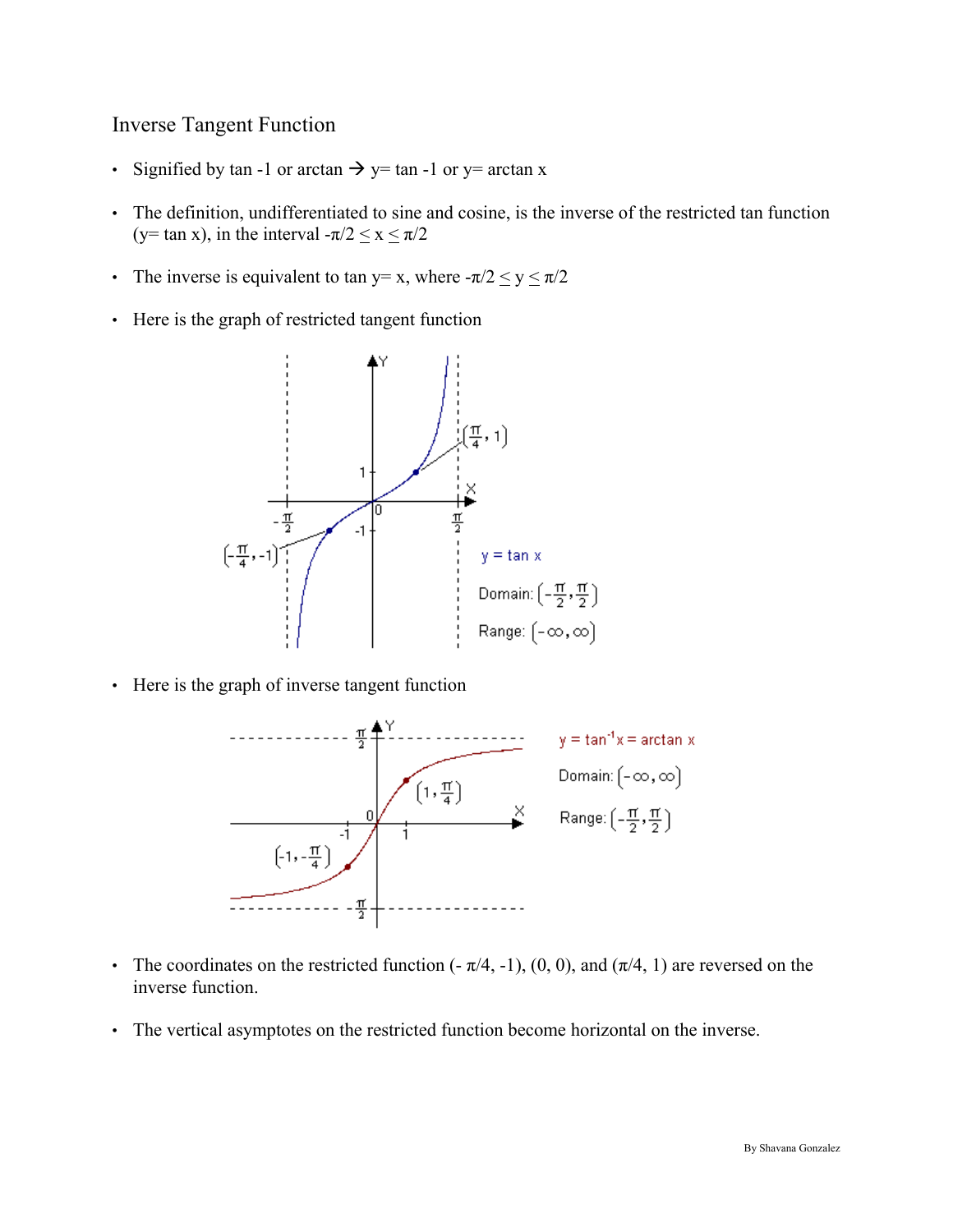## Tangent-Inverse Tangent Identities

• tan (tan<sup>-1</sup> x) = x, where -  $\infty < x < \infty$ 

- Example:  $\tan (\tan^{-1} 2) = 2$  $\tan (\tan^{-1} -1.5) = -1.5$ 

•  $\tan^{-1}(\tan x) = x$ , where  $-\pi/2 < x < \pi/2$ 

 $tan^{-1}[tan(-0.5)] = -0.5$  $\tan^{-1}$ [tan(-2)]  $\neq$  -2 (not within the interval or domain of the restricted tangent function)

Solving Inverse Tangent Problem Without Calculator

**Example 4:**  $y=$  tan <sup>-1</sup> ( $\sqrt{3}$ )

#### **Answer:**

• tan <sup>-1</sup> ( $\sqrt{3}$ ), is the same as tan y =  $\sqrt{3}$ , where -  $\pi/2 < y < \pi/2$ . Therefore,  $y = \pi/3 = \tan^{-1}(\sqrt{3})$ :



• Since tan  $x = b/a = \sqrt{3}/2 \div \sqrt{3} = \sqrt{3}/2 \times 2/1 = \sqrt{3}/2$ , then the **answer** to tan  $^{-1} (\sqrt{3}) = y = \pi/3$ 

**Example 5:**  $\tan \left[ \tan^{-1} (56) \right]$ 

#### **Answer:**

- According to the Tangent-Inverse Tangent Identities,  $\tan (\tan^{-1} x) = x$ , where  $-\infty < x < \infty$ . Consequently, any number x will equal number x because the domain is infinite, no limits.
- So, the **answer**:  $\tan \left[ \tan^{-1} (56) \right] = 56$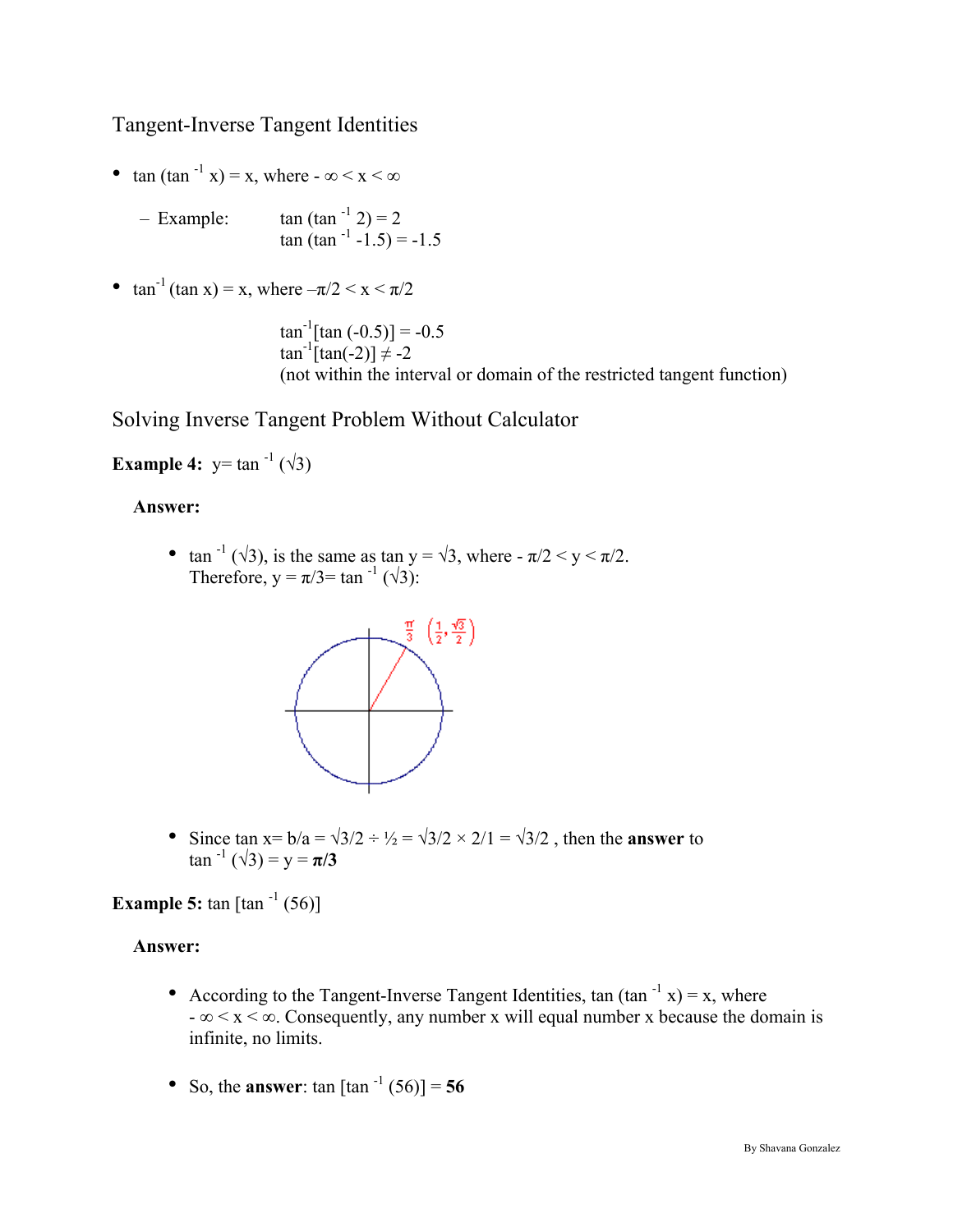# Summary

Let us summarize all the different inverse trigonometric functions.

•  $y = \sin^{-1} x \rightarrow x = \sin y$ , where  $-1 \le x \le 1$ , and  $-\pi/2 \le y \le \pi/2$ 



•  $y = cos^{-1} x \rightarrow x = cos y$ , where  $-1 < x < 1$ , and  $0 < y < \pi$